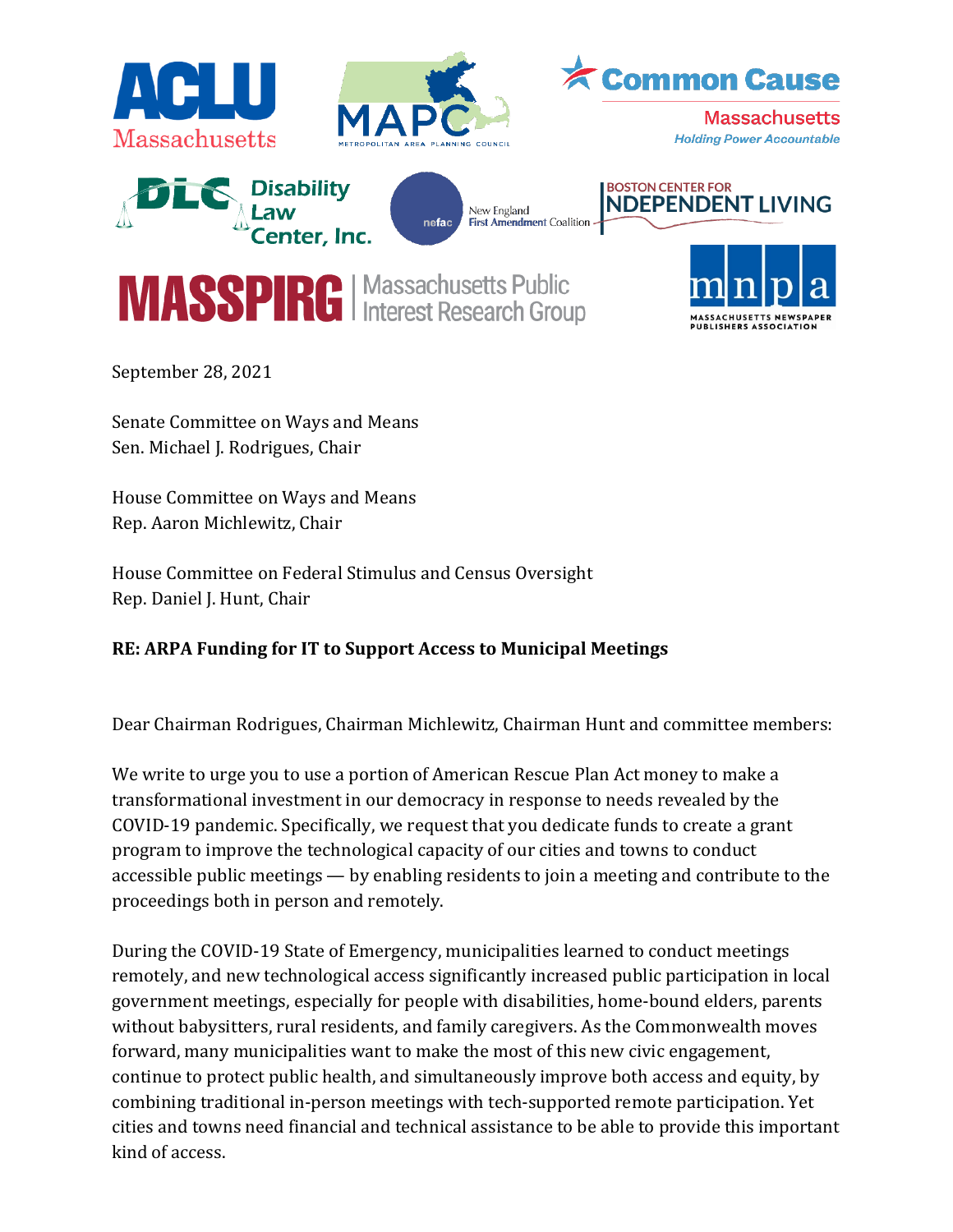## Proposal: \$10M grant program for municipal IT for public meeting access

A municipal or regional grant program will provide funding for technology upgrades and acquisitions, as well as technical support, for communities that seek to protect public health and increase equitable participation by conducting "hybrid" meetings that give residents the option to either attend meetings in person or to actively participate via remote technology (as people have done when the legislature has held hearings this past year). This funding should be made available directly to cities and towns and to regional entities that can help cities and towns meet their residents' technology needs.

Even as some public bodies begin to return to in-person meetings, the continued presence of COVID-19, its variants, and breakthrough cases will mean that vulnerable residents will continue to need remote access to public meetings. To safeguard public health, many municipalities will need to upgrade their meeting rooms in order to have adequate internet capacity, cameras and microphones to capture the activity in the room, the means for people in the room to hear and converse with remote participants in real time, and technological support for municipal officials adopting new technology.

Many municipalities will need support to enable these changes. Equipment and meeting room set-up can be scaled to meet the needs of different public bodies, and a grant program will give municipalities the flexibility to assess what upgrades work best for their communities.

We recommend that a grant program be administered by the Office of Municipal and School Technology (OMST) within the Executive Office of Technology Services and Security (EOTSS), in consultation with the Attorney General's Division of Open Government and the Massachusetts Office on Disability (MOD).

## Funding for municipal IT needs is essential to preserve public health and strengthen civic engagement

The COVID pandemic has demonstrated that public bodies need to adapt to ensure that all residents can safely and fully access and participate in public meetings. Such adaptation has been — and will continue to be — essential to protect public health and enable people to provide input on the important decisions local bodies make that deeply affect their lives and the lives of their families.

When remote access became a necessity in response to the pandemic, it did not merely preserve public bodies' ability to operate; it also opened the door to civic engagement for many groups of people who had previously been shut out. These include: